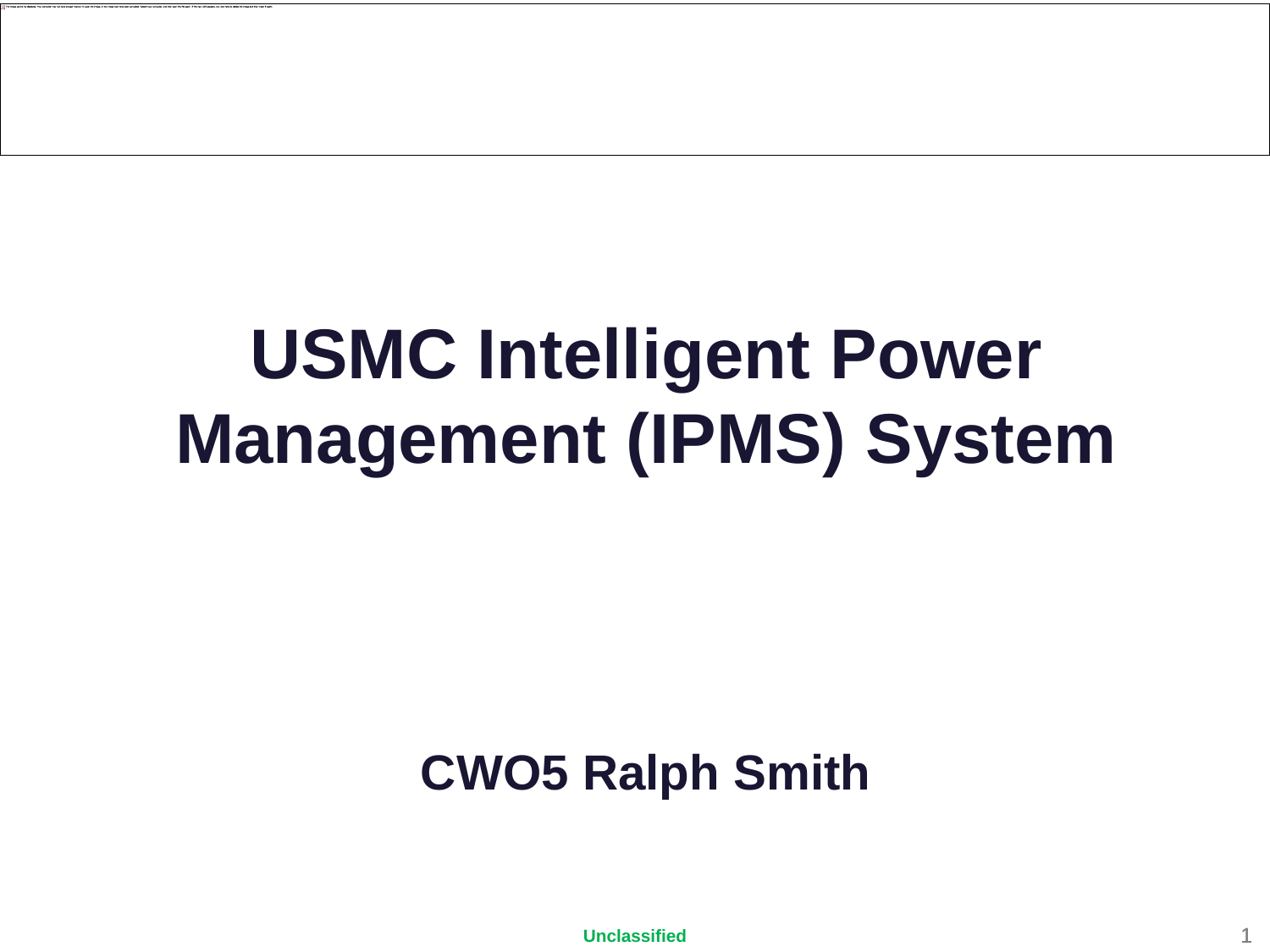the enemy has yielded success on the battlefield. It has "The current and future operating environment requires an expeditionary mindset geared toward increased efficiency and reduced consumption, which will make our forces lighter and faster… The way we have brought the fight to also created unprecedented demands for fuel and water that tether Marines to long logistic tails and limit our ability to maneuver as an expeditionary force."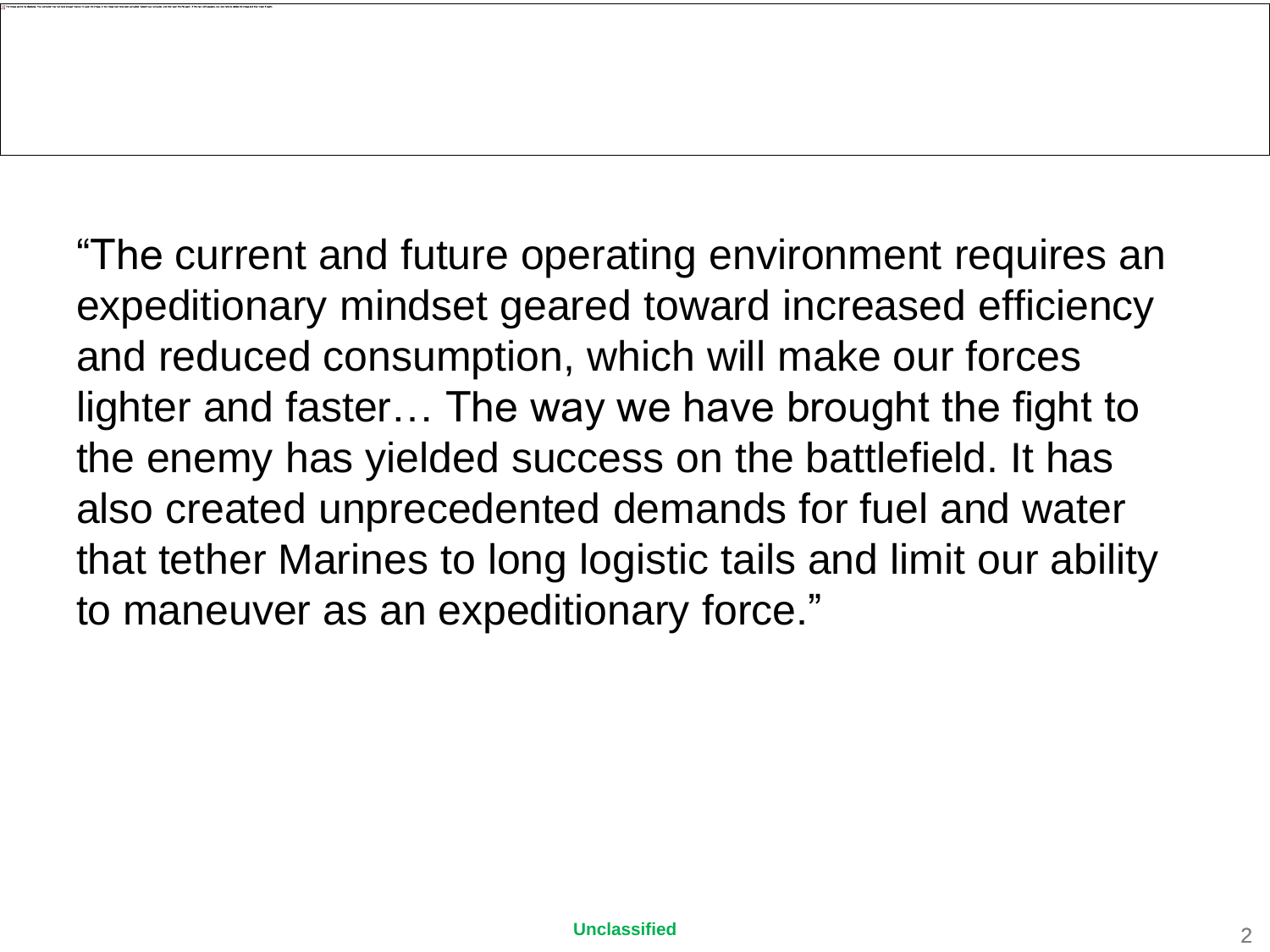## Marine Corps conducted a capabilities based assessment.

- capability gaps identified were: – On 22 March 2017 Combat Development Command issued a Requirements Memorandum for the Intelligent Power Management System. The major
	- Need to efficiently and autonomously match power production to load demand
	- Need to store electrical energy from multiple production sources
	- Need to prioritize and shed electrical loads
	- Need to remotely meter and monitor power production and distribution systems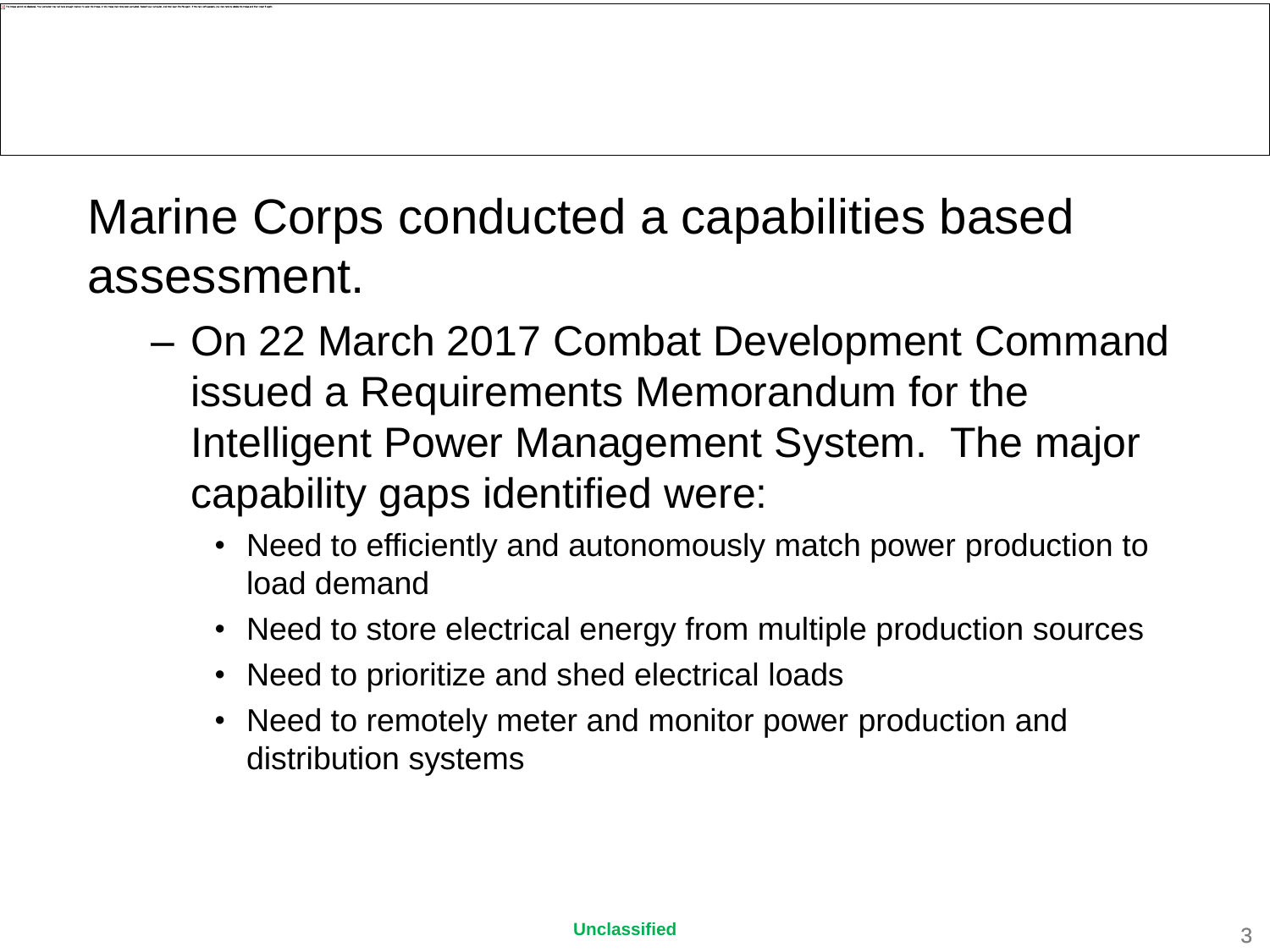#### IPMS consists of:

#### – Advanced Medium Mobile Power Sources with Advanced-Digital Control Systems (Micro-grid)

- Can be operated in single generator configuration, parallel generator set configuration, or network configuration
- Provides cost savings with fuel and maintenance support
- Increased grid stability
- Reduced logistical footprint
- Energy Storage Unit
	- Provides silent watch capability
	- Power assurance and grid stability
- Intelligent Power Distribution System
	- Provides load shedding and load prioritization capability
- Remote metering and monitoring
	- Managing the health of grids at higher echelon/enterprise levels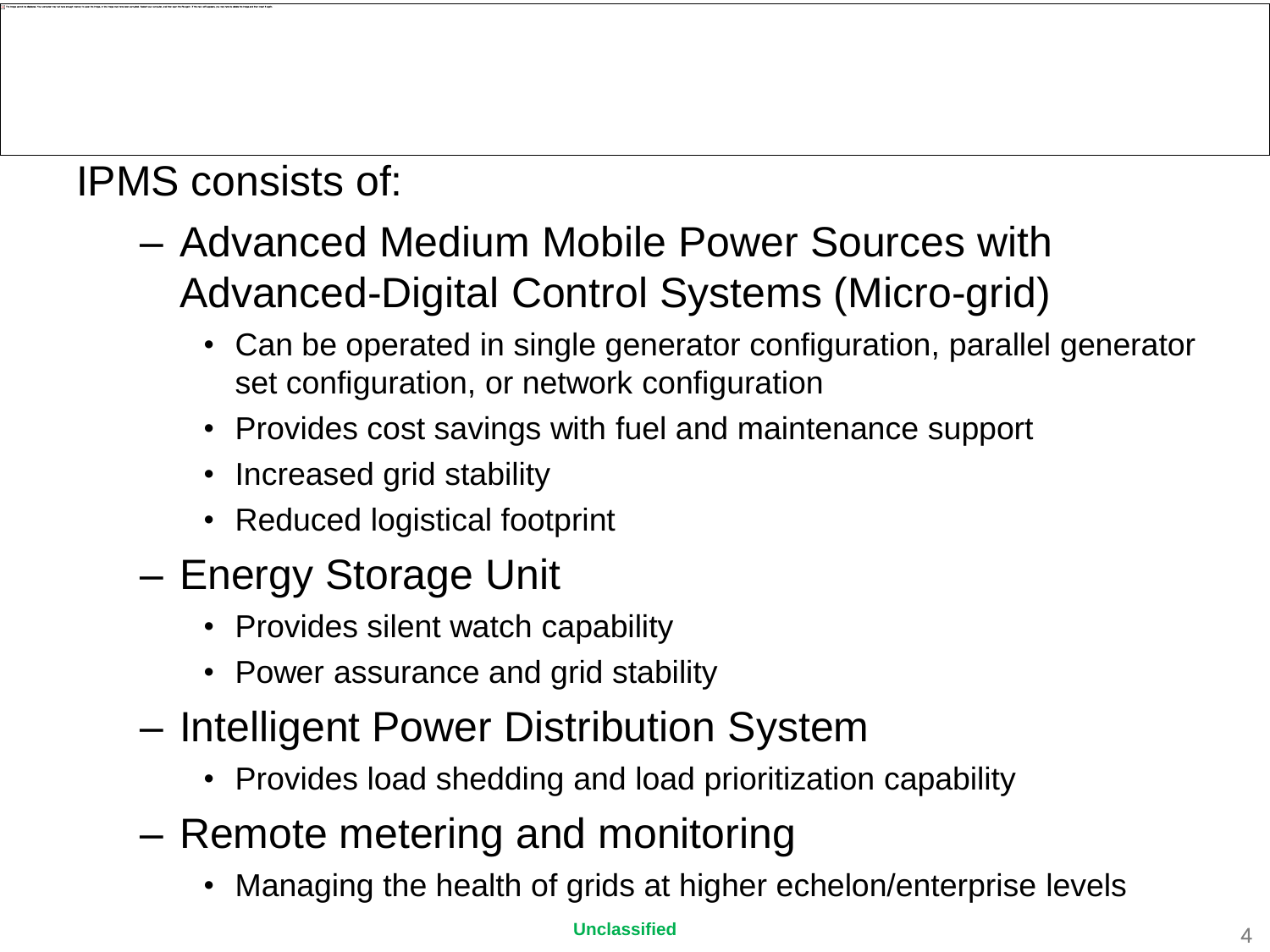| OWES BERRE TO ORDER HE RESIDE ROUD RIRING DOWN THE RELEASE THE RESIDENCE PRIDE OF DRIVE, WORK WAS THE REGILT TO HE CORRENTED WITH CHARGE DOWN THE RESIDENT PRESENT FREE RESIDENCE. |  |
|------------------------------------------------------------------------------------------------------------------------------------------------------------------------------------|--|
|                                                                                                                                                                                    |  |
|                                                                                                                                                                                    |  |
|                                                                                                                                                                                    |  |
|                                                                                                                                                                                    |  |
|                                                                                                                                                                                    |  |
|                                                                                                                                                                                    |  |
|                                                                                                                                                                                    |  |
|                                                                                                                                                                                    |  |
|                                                                                                                                                                                    |  |
|                                                                                                                                                                                    |  |
|                                                                                                                                                                                    |  |
|                                                                                                                                                                                    |  |
|                                                                                                                                                                                    |  |
|                                                                                                                                                                                    |  |
|                                                                                                                                                                                    |  |
|                                                                                                                                                                                    |  |
|                                                                                                                                                                                    |  |
|                                                                                                                                                                                    |  |
|                                                                                                                                                                                    |  |
|                                                                                                                                                                                    |  |
|                                                                                                                                                                                    |  |
|                                                                                                                                                                                    |  |
|                                                                                                                                                                                    |  |
|                                                                                                                                                                                    |  |
|                                                                                                                                                                                    |  |
|                                                                                                                                                                                    |  |
|                                                                                                                                                                                    |  |
|                                                                                                                                                                                    |  |
|                                                                                                                                                                                    |  |
|                                                                                                                                                                                    |  |
|                                                                                                                                                                                    |  |
|                                                                                                                                                                                    |  |
|                                                                                                                                                                                    |  |
|                                                                                                                                                                                    |  |
|                                                                                                                                                                                    |  |
|                                                                                                                                                                                    |  |
|                                                                                                                                                                                    |  |
|                                                                                                                                                                                    |  |
|                                                                                                                                                                                    |  |
|                                                                                                                                                                                    |  |
|                                                                                                                                                                                    |  |
|                                                                                                                                                                                    |  |
|                                                                                                                                                                                    |  |
|                                                                                                                                                                                    |  |
|                                                                                                                                                                                    |  |
|                                                                                                                                                                                    |  |
|                                                                                                                                                                                    |  |
|                                                                                                                                                                                    |  |
|                                                                                                                                                                                    |  |
|                                                                                                                                                                                    |  |
|                                                                                                                                                                                    |  |
|                                                                                                                                                                                    |  |
|                                                                                                                                                                                    |  |
|                                                                                                                                                                                    |  |
|                                                                                                                                                                                    |  |
|                                                                                                                                                                                    |  |
|                                                                                                                                                                                    |  |
|                                                                                                                                                                                    |  |
|                                                                                                                                                                                    |  |
|                                                                                                                                                                                    |  |
|                                                                                                                                                                                    |  |
|                                                                                                                                                                                    |  |
|                                                                                                                                                                                    |  |
|                                                                                                                                                                                    |  |
|                                                                                                                                                                                    |  |
|                                                                                                                                                                                    |  |
|                                                                                                                                                                                    |  |
|                                                                                                                                                                                    |  |
|                                                                                                                                                                                    |  |
|                                                                                                                                                                                    |  |
|                                                                                                                                                                                    |  |
|                                                                                                                                                                                    |  |
|                                                                                                                                                                                    |  |
|                                                                                                                                                                                    |  |
|                                                                                                                                                                                    |  |
|                                                                                                                                                                                    |  |
|                                                                                                                                                                                    |  |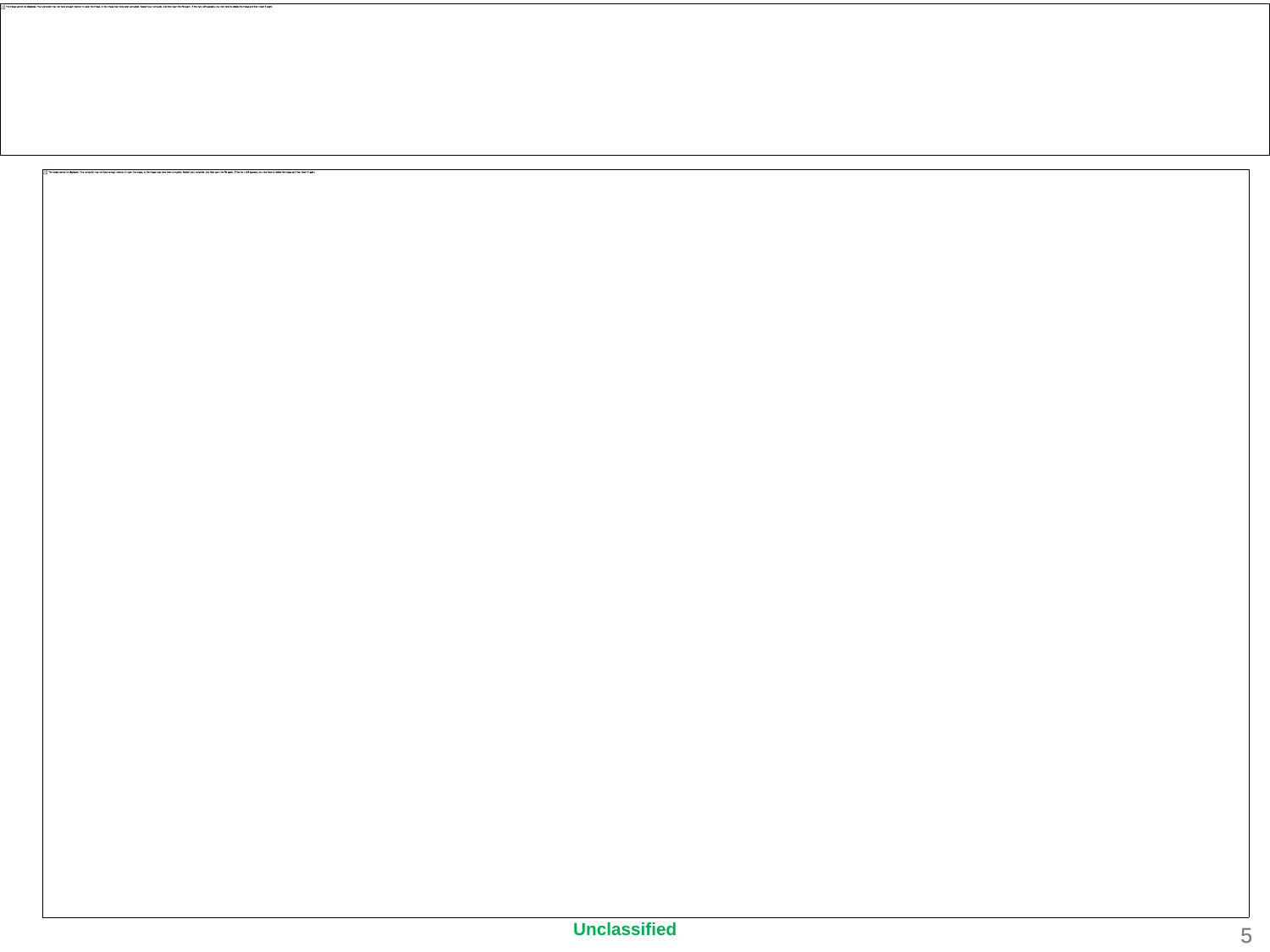**UNCLASSIFIED**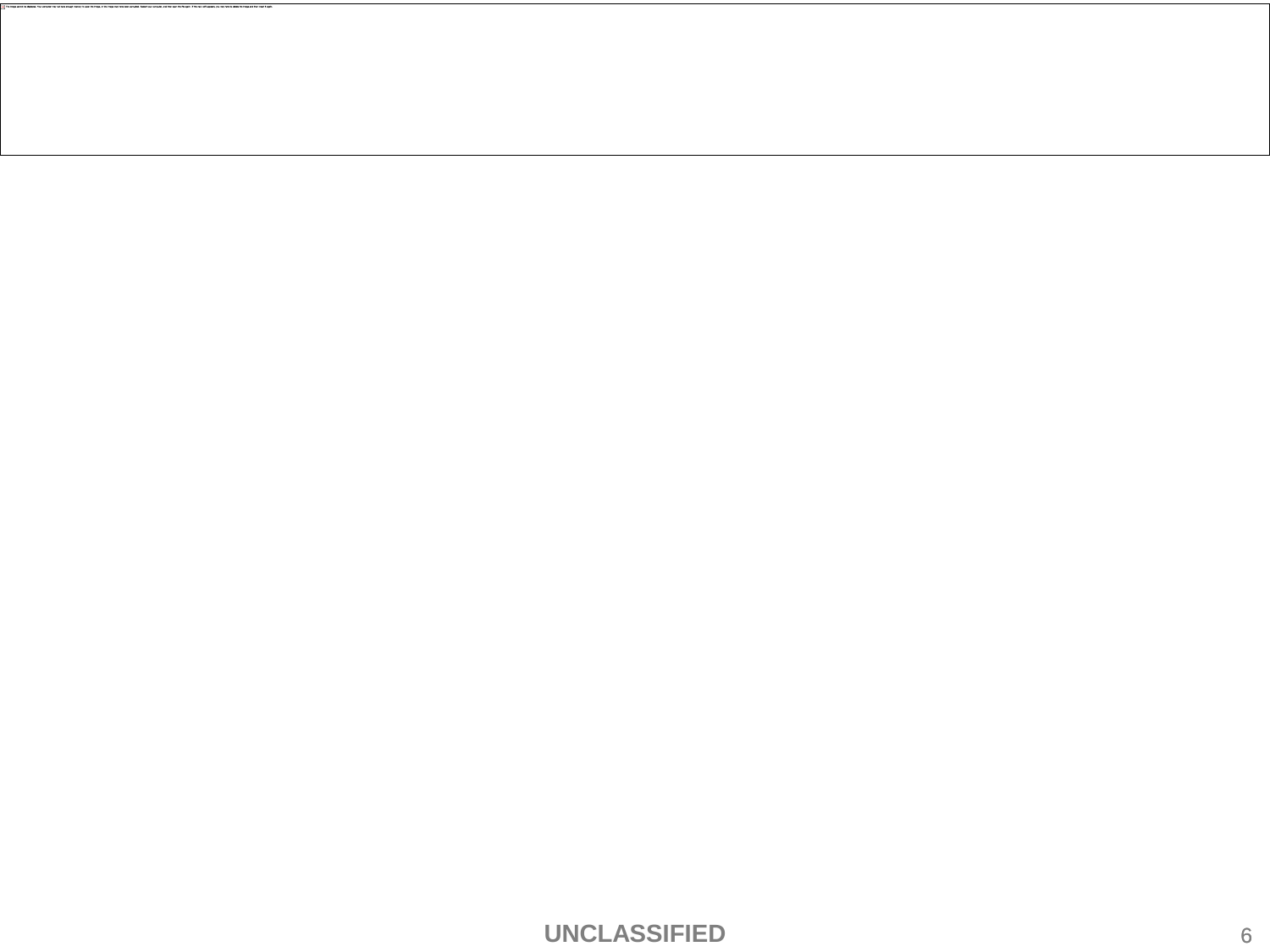- *Further develop gridding, storage, and intelligent distribution*
	- *IPMS POR*
	- *USMC owned/developed Interface Control Document for IPMS*
- *Assist in the development of DoD microgrid interface standards*
- *Joint Working Group update MIL-STD-705*